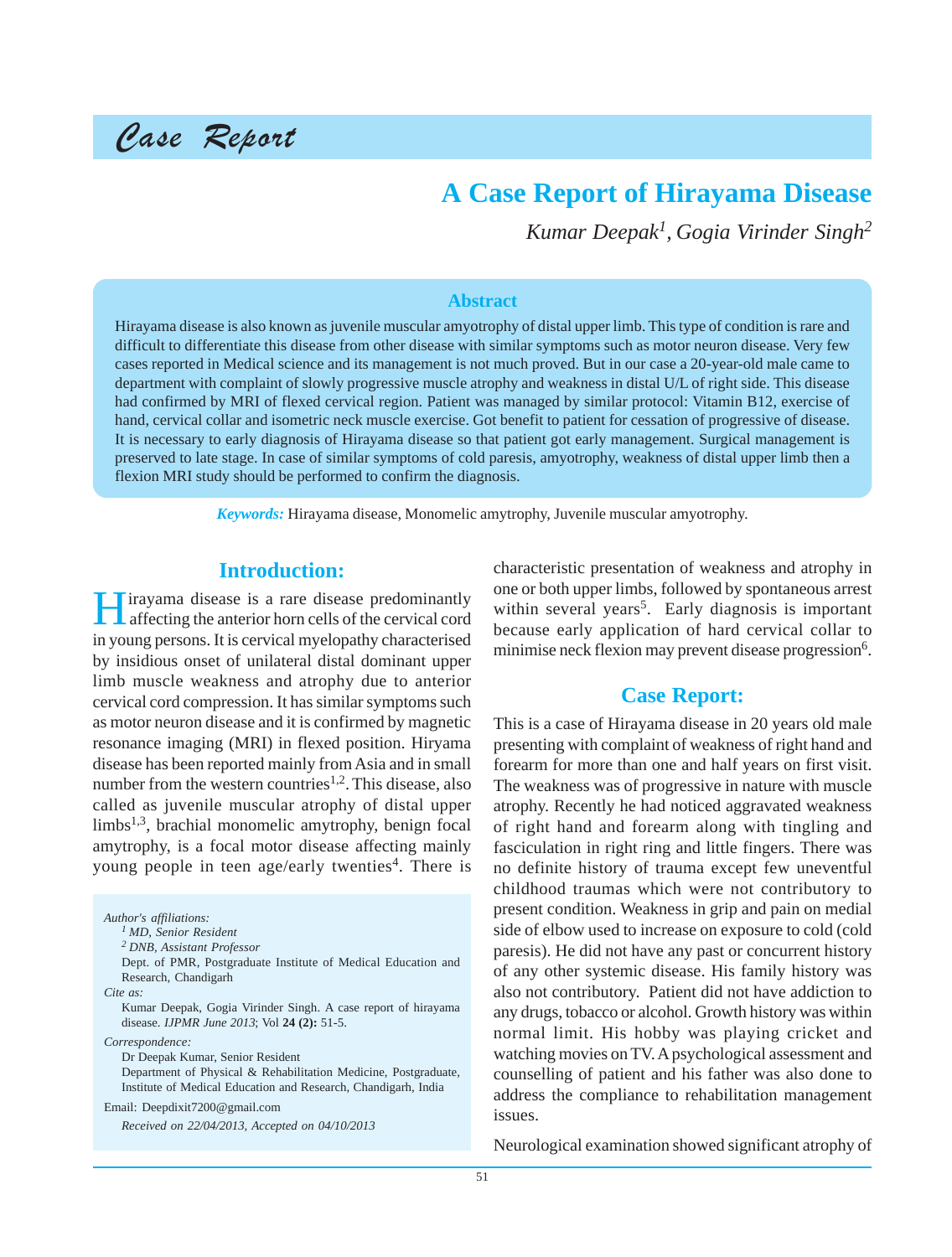muscles on his right forearm and hand including thenar, hypothenar and introsseous muscles (Figs  $1 \& 2$ ). There were fine irregular and asynchronous tremors in right fingers while extending the fingers (contractile fasciculation). Patient had also complaint of pain and tingling sensation in right little, ring and middle fingers associated with particular type of movement of neck. Manual muscles test of right upper limb showed weakness as compared to left upper limb (Table 1). Deep tendon reflexes of right upper limb were diminished. There was no ataxia, extra pyramidal signs, abnormalities in sweating and urination. Sensations (light touch, deep pressure, vibration, proprioception and pin-prick) were intact.

Laboratory investigation such as CBC, ESR, electrolyte serum  $Ca^{++}$ ,  $PO_4^{++}$ , vitamin  $D_3$  and alkaline phosphatase was within normal limit.

In plain x-ray no any significant abnormalities seen except loss of lordotic curve. MRI cervical spine showed on flexion anterior imaging anterior shift of the posterior dural sac which was noted in the C6-C7 region causing mild flattening of the cord with enhancing posterior epidural mass seen on the contrast image (Figs  $3 \& 4$ ) which appears to be extending from C4 level till the dorsal spine (Fig 4). Thecal sac diameter at intervertebral disc levels is shown in C4-C5 and C6-C7 (Table 2).

There is EMG and NCS done after clinical examination. Median nerve compound muscle action potential (CMAPs) was reduced and distal latency, F wave latency within normal range. Conduction velocities in all nerve were within normal range (Table 3). Sensory NCS was normal in all nerves (Table 4). In EMG flexor digitorum indices shows active denervetion in the form of there is fasciculation and fibrillation present and chronic nerve denervetion present in the form of neurogenic changes in C7, C8, T1 in myotomes. Extensor digitorum indicis showed no spontaneous activity, there were large polyphasic motor units with reduced recruitment. EMG of C5, C6 myotomes, namely deltoid, biceps brachi and brachiradilalis was normal. This features were suggestive of Hirayama disease.

### **Discussion:**

Hiryama disease mostly found in young adult male and it involves frequently upper extrimities<sup>7,8</sup>. Hypothesized aetiology is as disproportionate growth of vertebral column and content of spinal canal during his growth period. Disproportionate growth affects anterior cervical cord compression due to flexion of  $neck<sup>9,10</sup>$ . The mean age is after 15 to 20 years. The onset age is approximately 2 year later than the peak age of the normal growth curve. In our cases onset age is 18 years which is 1 year later than his peak growth.

There are characteristic features of Hiryama disease ie, weakness and atrophy seen in distal and dominant hand muscle (brachiloradialis muscle is relatively spared) $^{11}$ , young age of onset ( 10 to teen age of years), unilaterally dominant hand symptoms (rarely B/L hand involvement), onset be stationary after slow progression in years, sensory involvement absent and no lower extremities involvement, no other disease like sringomyelia , spinal cord tumours, MND etc. In this case we found that asymmetry is one of the most characteristic finding of this disease. So adolescent onset of distal upper limb weakness, the finding of asymmetric cord atrophy of flexion MRI studies confirm the diagnosis $^{11}$ . The



**Fig 1-** *Showing Significant Atrophy of Forearm Muscles* **Fig 2-** *Showing Atrophy of Thenar Muscles*

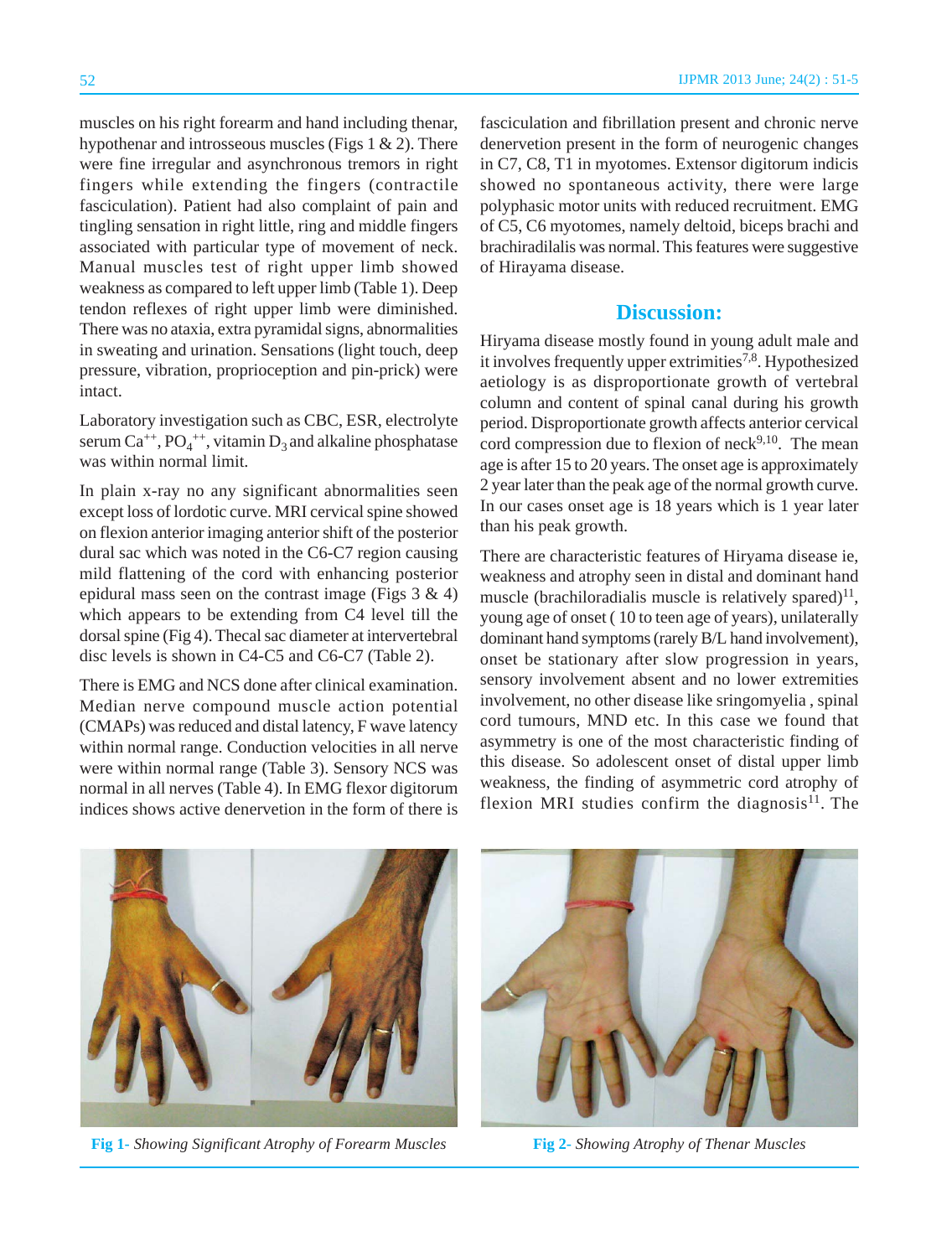

**Fig 3-** *Showing Posterior Epidural Mass in MRI* **Fig 4-** *Showing the Mass in MRI*



| Movement                  | <b>Pre-treatment</b> | Post-treatment (follow-up) |  |  |
|---------------------------|----------------------|----------------------------|--|--|
| Elbow flexion             | $R4+; L5$            | $R4+; L5$                  |  |  |
| Elbow extension           | $R$ 4+; L5           | $R4+; L5$                  |  |  |
| Wrist extension           | $R4+; L5$            | $R4+; L5$                  |  |  |
| Wrist flexion             | $R3+; L5$            | R3; L5                     |  |  |
| Supination                | R4; L5               | R4; L5                     |  |  |
| Pronation                 | R4; L5               | R4; L5                     |  |  |
| Hand grip                 | R Poor; L Good       | R Poor; L Good             |  |  |
| Finger abduction          | $R3+; L5$            | $R3+; L5$                  |  |  |
| Finger adduction          | $R3+; L5$            | $R3+; L5$                  |  |  |
| Forearm girth             | R 23cm L 26 cm       | R 24cm; L 28 cm            |  |  |
| Cold paresis              | R Present; L Absent  | R Present; L Absent        |  |  |
| Contractile fasciculation | R Present; L Absent  | R Present; L Absent        |  |  |
| Static tremor             | R Present; L Absent  | R Present; L Absent        |  |  |

**Table 1:** *Manual Muscle Test*

R: Right side; L: Left side; NA: Not available

pathophysiology of repeat cervical cord trauma (atrophy) due to neck flexion allow to prevent flexion of neck by hard cervical collar therapy. Early hard cervical collar therapy arrest the induces a premature arrest shorten duration of illness, also helpful to minimise functional disability<sup>11</sup>. Few cases which is not responsive to conservative treatment undergone to surgical treatment anterior cervical decompression and fusion got benefited<sup>11</sup>. For advance Hirayama disease, tendon transfer improves the activities of daily living<sup>12</sup>. In our case patient was advised for hard cervical collar therapy, vitamin B12 supplement along with strengthening exercise of right U/L and isometric neck muscle exercise. Patient has responded well and no further muscle weakness, cold paresis and fasciculation worsening seen.

### **Conclusion:**

We should keep in our mind in case of insidious onset of unilateral distal upper limb weakness in young man with cold paresis and contractile fasciculation, the finding of asymmetric lower cervical cord atrophy on routine MRI studies suggestive of Hirayama disease. There should be cervical flexion MRI study performed to confirm the diagnosis. Isometric neck muscle exercise is not proving for beneficial and requires more work over there. There should be early diagnosis because early use of hard cervical collar application to reduce neck flexion has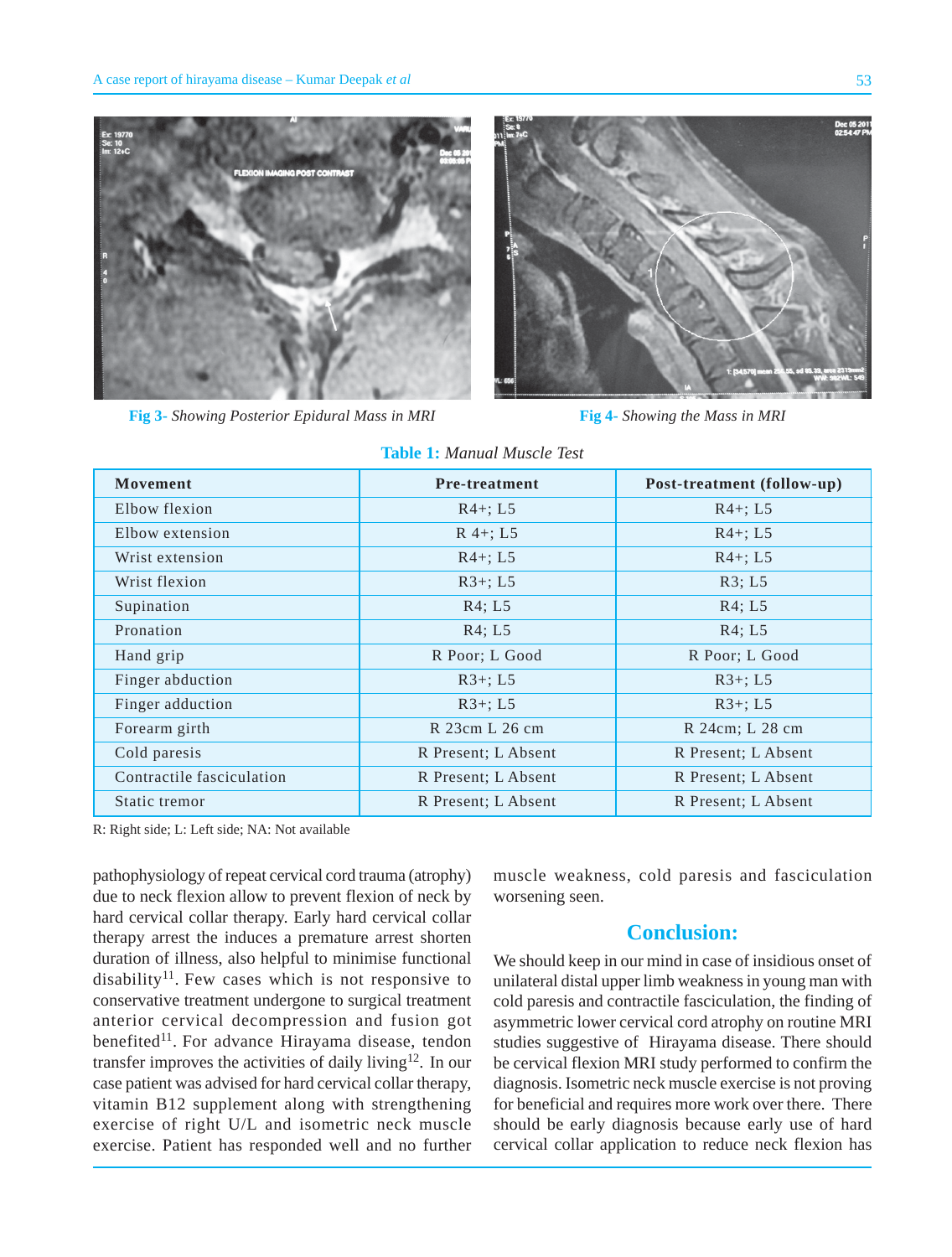| Intervetebral disc level | Antero-posterior diameter |
|--------------------------|---------------------------|
| $C2-C3$                  | $12.0 \text{ mm}$         |
| $C3-C4$                  | $11.0 \text{ mm}$         |
| $C4-C5$                  | $10.0 \text{ mm}$         |
| $C5-C6$                  | $11.0 \text{ mm}$         |
| $C6-C7$                  | $10.0 \text{ mm}$         |

**Table 2:** *Thecal SAC Diameter at Intervetebral Disc Levels*

| <b>Nerve and site</b> | Latency            | <b>Amplitude</b>   | <b>Segment</b>            | Latency<br>difference | <b>Distance</b> | <b>Conduction</b><br>velocity |
|-----------------------|--------------------|--------------------|---------------------------|-----------------------|-----------------|-------------------------------|
| <b>Median</b>         | <b>Nerve</b>       | <b>Right</b>       |                           |                       |                 |                               |
| Wrist                 | 4.0 <sub>ms</sub>  | 5.7mV              |                           | ms                    | mm              | m/s                           |
| Elbow                 | 7.4ms              | 5.5mV              | Wrist-Elbow               | 3.4 <sub>ms</sub>     | $200$ mm        | 59m/s                         |
| Axilla                | 10.5ms             | 5.0 <sub>m</sub> V | Elbow-Axilla              | 3.1 <sub>ms</sub>     | 210mm           | 68m/s                         |
| Erb,s point           | 14.0ms             | 4.9mV              | Axilla-Erb,s point        | 3.5 <sub>ms</sub>     | $200$ mm        | 57m/s                         |
| <b>Ulnar</b>          | <b>Nerve</b>       | <b>Right</b>       |                           |                       |                 |                               |
| Wrist                 | 3.3 <sub>ms</sub>  | 4.7mV              |                           |                       |                 |                               |
| Below elbow           | 6.4ms              | 4.9mV              | Wrist-Below elbow         | 3.1ms                 | $170$ mm        | 55m/s                         |
| Above elbow           | 8.9 <sub>ms</sub>  | 4.7mV              | Below elbow-above elbow   | 2.5 <sub>ms</sub>     | 110mm           | 44m/s                         |
| Erb,s point           | 14.7 <sub>ms</sub> | 3.1mV              | Axilla-Erb,s point        | 3.5 <sub>ms</sub>     | 180mm           | 51m/s                         |
| <b>Median</b>         | <b>Nerve</b>       | Left               |                           |                       |                 |                               |
| Wrist                 | 3.7 <sub>ms</sub>  | $9.5$ mV           |                           |                       |                 |                               |
| Elbow                 | 6.7ms              | 9.5mV              | Wrist-Elbow               | 3.0 <sub>ms</sub>     | $200$ mm        | 67m/s                         |
| Axilla                | 9.9ms              | 8.6mV              | Elbow-Axilla              | 3.2ms                 | 210mm           | 66m/s                         |
| Erb,s point           | 13.0 <sub>ms</sub> | 7.9mV              | Axilla - Erb,s point      | 3.1 <sub>ms</sub>     | $200$ mm        | 65m/s                         |
| <b>Ulnar</b>          | <b>Nerve</b>       | Left               |                           |                       |                 |                               |
| Wrist                 | 2.9 <sub>ms</sub>  | 9.1mV              |                           |                       |                 |                               |
| <b>Below elbow</b>    | 5.9ms              | 8.2mV              | Wrist - Below elbow       | 3.0 <sub>ms</sub>     | 170mm           | 57m/s                         |
| Above elbow           | 8.1 <sub>ms</sub>  | 6.4mV              | Below elbow - Above elbow | 2.2ms                 | 110mm           | 50 <sub>m</sub> /s            |
| Axilla                | 10.8ms             | 6.2mV              | Above elbow - Axilla      | 2.7 <sub>ms</sub>     | 150mm           | 56m/s                         |
| Erb,s point           | 13.8ms             | 5.7mV              | Axilla – Erb's point      | 3.0 <sub>ms</sub>     | 180mm           | 60m/s                         |

## **Table 3:** *NCV (Nerve Conduction Velocity)*

|  |  |  | Table 4: Sensory Nerve Condition |
|--|--|--|----------------------------------|
|--|--|--|----------------------------------|

| Nerve and site | <b>Peak latency</b><br>ms | <b>Amplitude</b><br>Micro volt | <b>Segment</b>        | Latency<br>difference<br><b>Ms</b> | <b>Distance</b><br>Mm | <b>Conduction</b><br>velocity<br>m/s |
|----------------|---------------------------|--------------------------------|-----------------------|------------------------------------|-----------------------|--------------------------------------|
| <b>Median</b>  | <b>Nerve</b>              | <b>Right</b>                   |                       |                                    |                       |                                      |
| Wrist          | 4.1                       | 33                             | Index - wrist         | 2.5                                | 150                   | 60                                   |
| <b>Ulnar</b>   | <b>Nerve</b>              | <b>Right</b>                   |                       |                                    |                       |                                      |
| Wrist          | 2.8                       | 24                             | Little finger - wrist | 2.3                                | 230                   | 56                                   |
| <b>Median</b>  | <b>Nerve</b>              | Left                           |                       |                                    |                       |                                      |
| Wrist          | 3.4                       | 39                             | Index - wrist         | 2.7                                | 150                   | 56                                   |
| <b>Ulnar</b>   | <b>Nerve</b>              | Left                           |                       |                                    |                       |                                      |
| Wrist          | 3.9                       | 31                             | Short finger - wrist  | 2.5                                | 130                   | 52                                   |